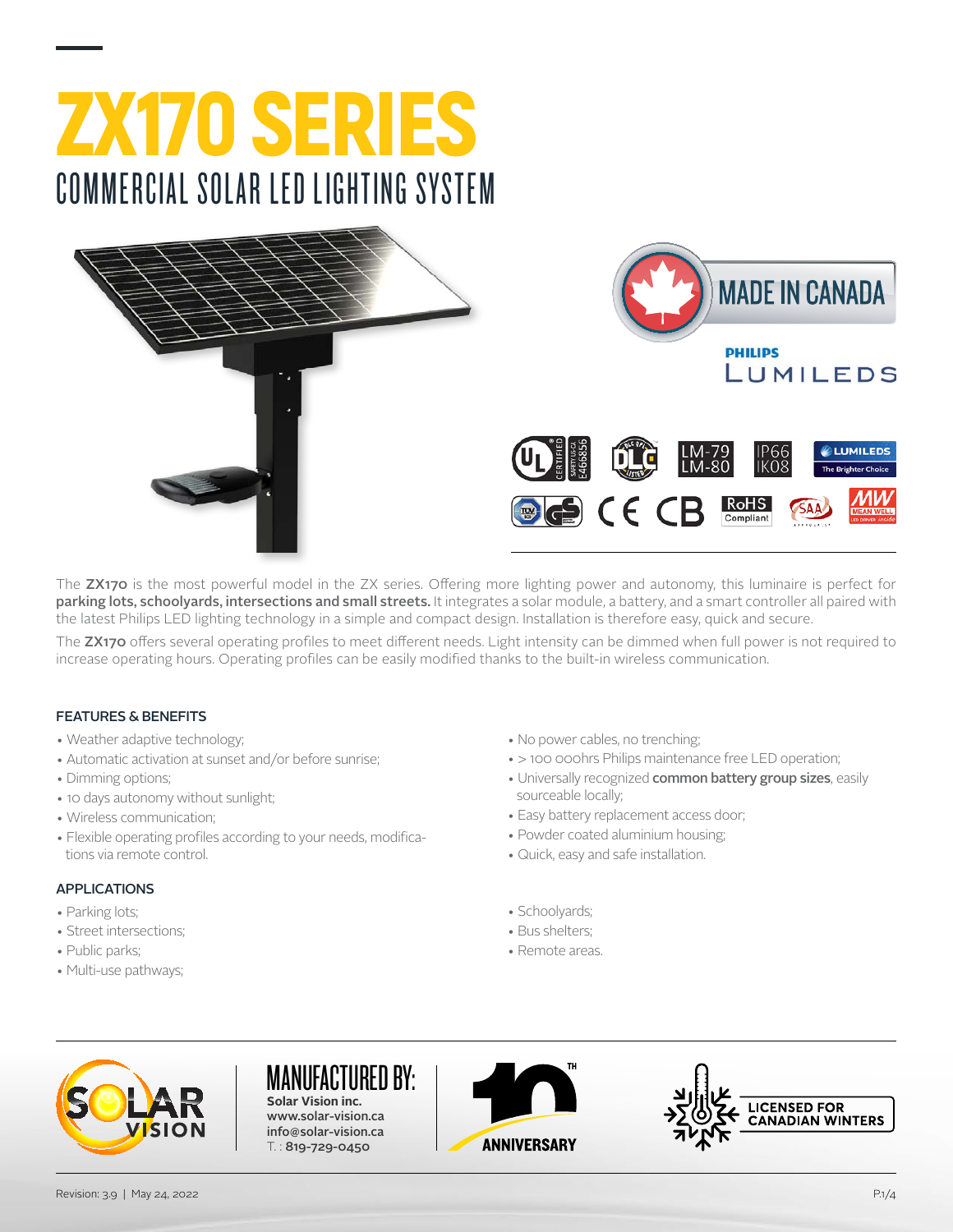| <b>LIGHTING SPECIFICATIONS</b>             | zX170 Solar Lighting System                                                                                                                                                                                                                                                                                          |                                                                                                                                                                                                    |         |  |  |  |
|--------------------------------------------|----------------------------------------------------------------------------------------------------------------------------------------------------------------------------------------------------------------------------------------------------------------------------------------------------------------------|----------------------------------------------------------------------------------------------------------------------------------------------------------------------------------------------------|---------|--|--|--|
| Philips Lumileds lumen/Watt                | 175lm/W                                                                                                                                                                                                                                                                                                              | 170lm/W                                                                                                                                                                                            | 165lm/W |  |  |  |
| Luminaire Power (Watt)                     | 15 W                                                                                                                                                                                                                                                                                                                 | 25 W                                                                                                                                                                                               | 35 W    |  |  |  |
| Lumens (Im)                                | 2625 lm                                                                                                                                                                                                                                                                                                              | 4250 lm                                                                                                                                                                                            | 5775 lm |  |  |  |
| Dimming / Programmable                     | Yes, see "Operating Profile" document for details.                                                                                                                                                                                                                                                                   |                                                                                                                                                                                                    |         |  |  |  |
| Light Distribution Type                    | $2M$ , $3M$ and $5S$                                                                                                                                                                                                                                                                                                 |                                                                                                                                                                                                    |         |  |  |  |
| Color temperature (°K)                     | 4000°K, 3000°K, 2200°K                                                                                                                                                                                                                                                                                               |                                                                                                                                                                                                    |         |  |  |  |
| CRI (Color Rendering Index)                | 70                                                                                                                                                                                                                                                                                                                   |                                                                                                                                                                                                    |         |  |  |  |
| LED Lifespan                               | $>$ 100 000 hours                                                                                                                                                                                                                                                                                                    |                                                                                                                                                                                                    |         |  |  |  |
| Recommended mounting height - ft (M)       | 12 to $2$ oft ( $3.6$ to $6$ meters)                                                                                                                                                                                                                                                                                 |                                                                                                                                                                                                    |         |  |  |  |
| Recommended spacing factor                 | 6 x Mounting Height                                                                                                                                                                                                                                                                                                  |                                                                                                                                                                                                    |         |  |  |  |
| Operation                                  |                                                                                                                                                                                                                                                                                                                      | Hours of operation can be divided between evening and morning (before sunrise). The light intensity<br>can also be dimmed. Operating profiles can be modified via remote control, sold separately. |         |  |  |  |
| SOLAR SYSTEM SPECIFICATIONS                |                                                                                                                                                                                                                                                                                                                      |                                                                                                                                                                                                    |         |  |  |  |
| Solar Module (Watt)                        | 170W                                                                                                                                                                                                                                                                                                                 |                                                                                                                                                                                                    |         |  |  |  |
| Battery Bank Capacity (Ah)                 | 100Ah @12Vdc (1200Wh)                                                                                                                                                                                                                                                                                                |                                                                                                                                                                                                    |         |  |  |  |
| Battery type                               | Deep Discharge AGM, GEL                                                                                                                                                                                                                                                                                              |                                                                                                                                                                                                    |         |  |  |  |
| Battery Overcharge/Discharge protection    | <b>YES</b>                                                                                                                                                                                                                                                                                                           |                                                                                                                                                                                                    |         |  |  |  |
| Autonomy (number of days without sunlight) | <b>10 days</b> , with the "weather adaptive technology" and a fully charged battery                                                                                                                                                                                                                                  |                                                                                                                                                                                                    |         |  |  |  |
| Operating temperature range                |                                                                                                                                                                                                                                                                                                                      | $-40^{\circ}$ C +60 $^{\circ}$ C                                                                                                                                                                   |         |  |  |  |
| <b>MECHANICAL SPECIFICATIONS</b>           |                                                                                                                                                                                                                                                                                                                      |                                                                                                                                                                                                    |         |  |  |  |
| Solar System mounting                      | Top of pole installation, Pole maximum outer diameter: <b>5" (127mm), Square,</b> (pole not included)                                                                                                                                                                                                                |                                                                                                                                                                                                    |         |  |  |  |
| Luminaire mounting                         |                                                                                                                                                                                                                                                                                                                      | Horizontal tenon, 2-3/8"Ø dia. (included)                                                                                                                                                          |         |  |  |  |
| Unit Weight - Ib (Kg) (EPA)                |                                                                                                                                                                                                                                                                                                                      | 130lb (59 Kg) (EPA = 6.95ft <sup>2</sup> )                                                                                                                                                         |         |  |  |  |
| <b>WARRANTY &amp; CERTIFICATIONS</b>       |                                                                                                                                                                                                                                                                                                                      |                                                                                                                                                                                                    |         |  |  |  |
| Warranty                                   | Solar Module: 25 years<br>Controller: 10 years<br>Batterie: 5 years (prorata)<br>Light Fixture: 10 years                                                                                                                                                                                                             |                                                                                                                                                                                                    |         |  |  |  |
| Certifications                             | Luminaire: CE, UL, cUL, DLC, LM79, LM80<br>Contrôleur : CE compliant, UL listed to UL1741 and CSA C22.2 No. 107.1-16<br>UL listed to ANSI/ISA 12.12.01-2015 and CSA C22.2 No. 213-15<br>Module solaire : ETL Intertek listed to UL Std UL61730-1/-2 and UL61215 -1/-1-1/-2. Certified to<br>CSA Std C22.2#61730-1/-2 |                                                                                                                                                                                                    |         |  |  |  |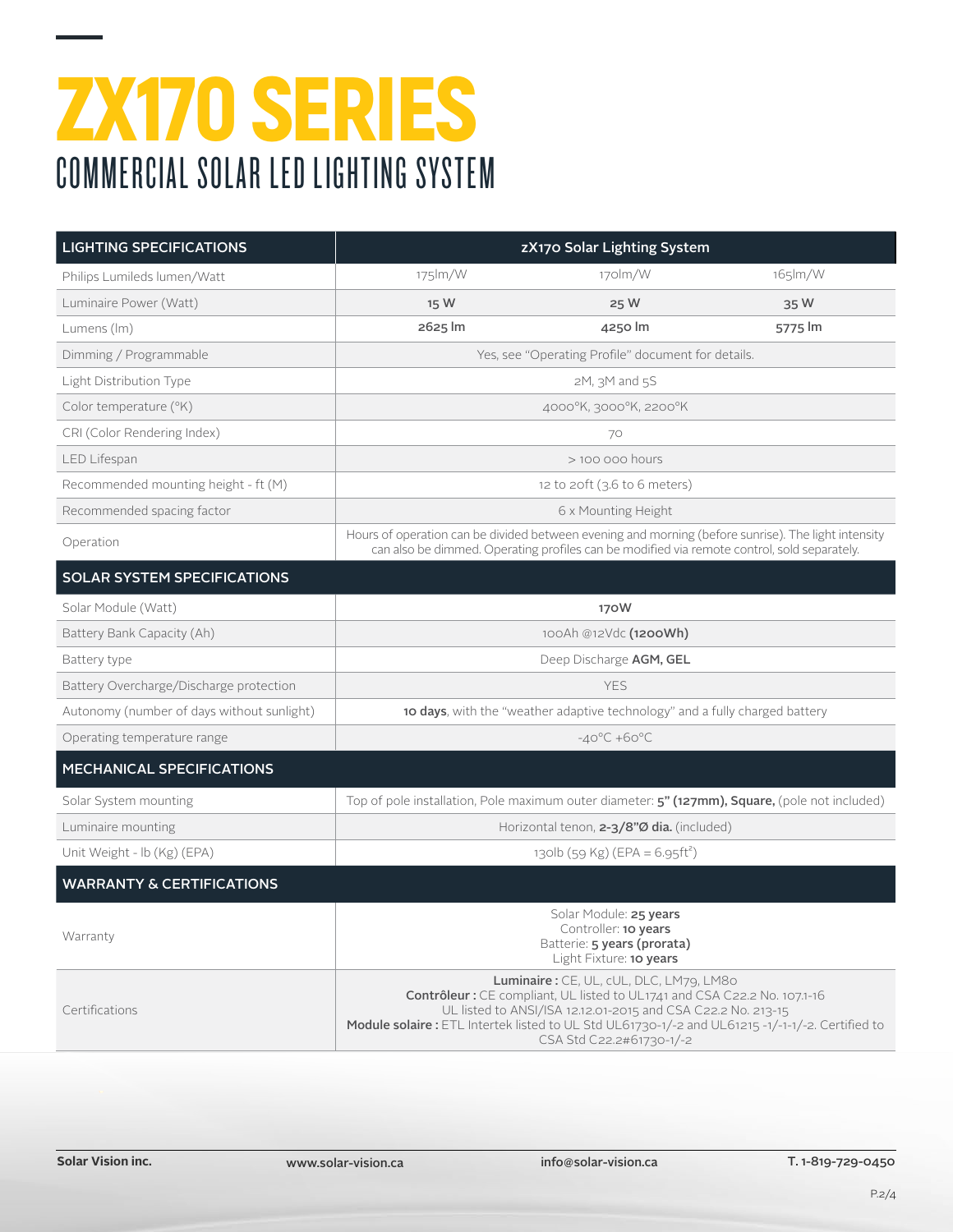| <b>ZX170 ORDERING CODE</b> |                                                                                                                                                                                               |                  |                                                |                                       |                              |                     |               |
|----------------------------|-----------------------------------------------------------------------------------------------------------------------------------------------------------------------------------------------|------------------|------------------------------------------------|---------------------------------------|------------------------------|---------------------|---------------|
| <b>Series</b>              | Luminaire power & Operating<br>profile selection                                                                                                                                              | Morning<br>Mode* | Weather<br>adaptive<br>technology<br>enabled** | Color<br>Temperature<br>$(^{\circ}K)$ | Light<br><b>Distribution</b> | Sleeve pole shape   | Color         |
| <b>ZX170</b>               | Luminaire nominal power<br>$15W = 2625$ lumens                                                                                                                                                |                  |                                                |                                       |                              |                     |               |
|                            | $A =$ Dusk 8h at 100%, then OFF                                                                                                                                                               | $N = NO$         | $N = NO$                                       | 4000 = $4000^{\circ}$ K               | $T2 = Type 2M$               | $SG = Square 5"x5"$ | $BK = Black$  |
|                            | $B =$ Dusk 4h at 100%, then 8h at 50%                                                                                                                                                         | $Y = YES$        | $Y = YES$                                      | 3000 = 3 000°K                        | $T3 = Type 3M$               |                     | $SM =$ Custom |
|                            | $C =$ Dusk to Dawn at 40%                                                                                                                                                                     |                  |                                                | <b>2200</b> = $2\,200^{\circ}$ K      | $TS = Type 5S$               |                     |               |
|                            | $SM1 =$ Custom                                                                                                                                                                                |                  |                                                |                                       |                              |                     |               |
|                            | Luminaire nominal power<br>$25W = 4250$ lumens                                                                                                                                                |                  |                                                |                                       |                              |                     |               |
|                            | $D =$ Dusk 5h at 100%, then OFF                                                                                                                                                               |                  |                                                |                                       |                              |                     |               |
|                            | $E =$ Dusk 3h at 100%, then 5h at 40%                                                                                                                                                         |                  |                                                |                                       |                              |                     |               |
|                            | $F =$ Dusk to Dawn at 30%                                                                                                                                                                     |                  |                                                |                                       |                              |                     |               |
|                            | $SM2 =$ Custom                                                                                                                                                                                |                  |                                                |                                       |                              |                     |               |
|                            | Luminaire nominal power<br>$35W = 5775$ lumens                                                                                                                                                |                  |                                                |                                       |                              |                     |               |
|                            | $G =$ Dusk 4h at 100%, then OFF                                                                                                                                                               |                  |                                                |                                       |                              |                     |               |
|                            | $H =$ Dusk 2h at 100%, then 4h at 40%                                                                                                                                                         |                  |                                                |                                       |                              |                     |               |
|                            | $J =$ Dusk 2h at 100%, then 6h at 30%                                                                                                                                                         |                  |                                                |                                       |                              |                     |               |
|                            | $SM3 =$ Custom                                                                                                                                                                                |                  |                                                |                                       |                              |                     |               |
|                            | Example: ZX170-25W-A-N-Y-4000-T3-SQ-BK ( <b>ZX170</b> -______- <sub>-</sub> ______- <sub>-</sub> ______-- <sup>-</sup> ______- <sup>-</sup> ______- <sup>-</sup> ______- <sup>-</sup> ______- |                  |                                                |                                       |                              |                     |               |

\*Morning mode, 1 hour from the evening segment will be transferred to the morning segment (1 hour of lighting before sunrise).

\*\* When "weather adaptive technology" is enabled, light output is modulated according to environmental conditions and cannot be controlled by the user for profiles C and F.

\*The lighting power output will be divided between the 2 lights when the accessory #LUMH1-EXT is added to the order code. If needed, contact your representative for a customized operating profile.

Contact us to determine which product suits your needs and specific location or for customized solutions. These data are based on the worst month of the year according to the mean daily global insolation provided by Natural Resources Canada for Montreal with solar module facing south.



#### MANUFACTURED BY: **Solar Vision inc.**

www.solar-vision.ca info@solar-vision.ca T. : 819-729-0450